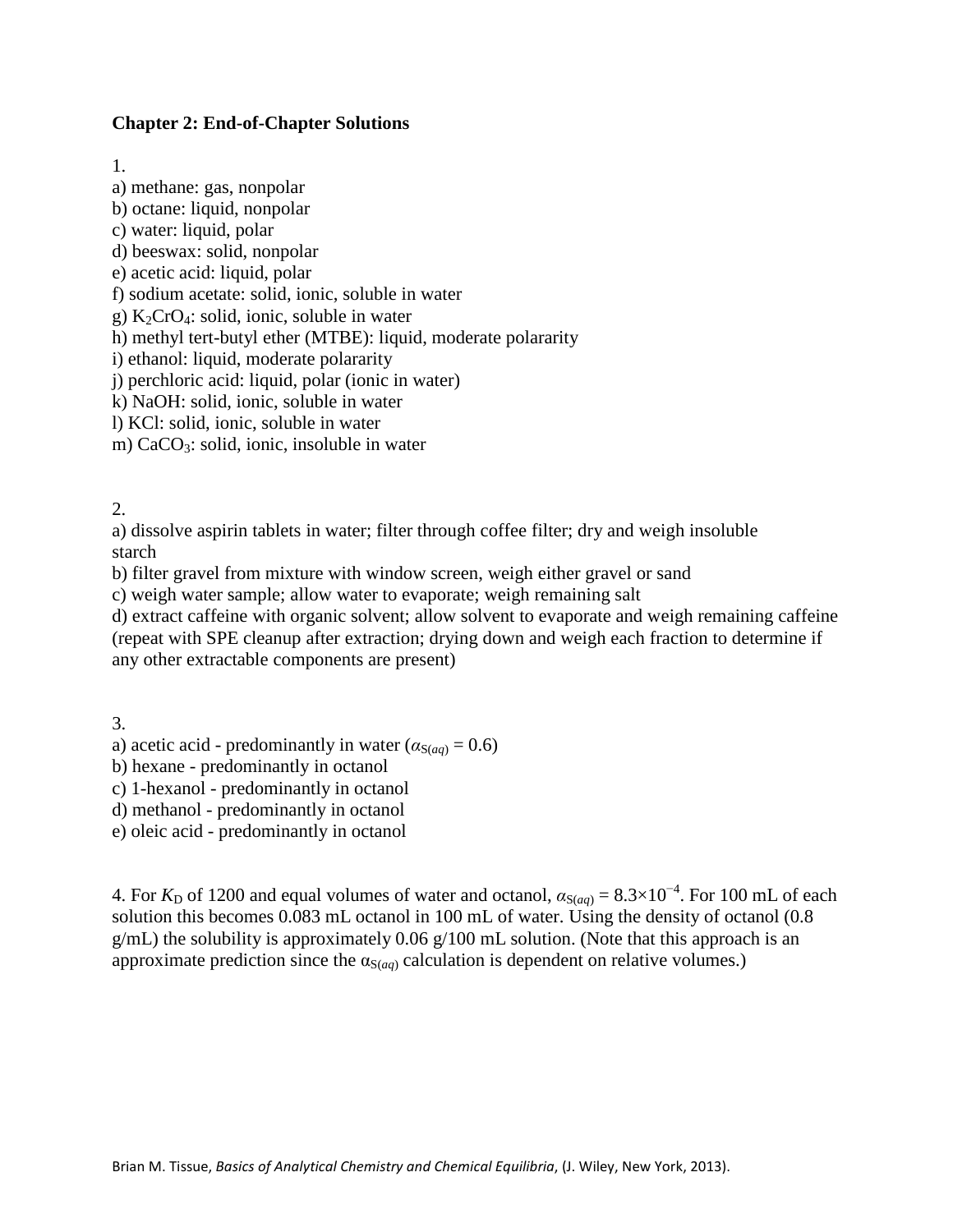5. The general expression is:  $\overline{\Gamma}$  $a_{S(aq)} =$  $\overline{C}$ 1 ┐*n*  $1 + K_{\rm D}' \frac{V_{\rm org}}{V_{\rm aq}}$ a)  $\overline{\Gamma}$  $0.10 =$  $\overline{C}$  $1 \qquad \qquad$   $1$  $1 + K_{\text{D}}' \frac{30 \text{ mL}}{100 \text{ mL}} \frac{}{}$  $K_D' = 30$ (b)  $\overline{\Gamma}$  $\alpha_{S(aq)} =$  $\overline{a}$  $1 \qquad \qquad$   $7^4$  $1 + 30 \frac{7.5 \text{ mL}}{100 \text{ mL}}$  $\alpha_{S(aq)} = 0.0090$  (or 0.9 %) (c)  $\overline{\Gamma}$  $\alpha_{S(aq)} =$  $\overline{C}$ 1 ┐*n*  $1 + 30 \frac{10 \text{ mL}}{100 \text{ mL}}$ 

The easiest way to solve this question is to calculate  $\alpha_{S(aq)}$  as a function of *n*:

| n | $a_{S(aq)}$ |  |  |
|---|-------------|--|--|
|   | 0.25        |  |  |
| 2 | 0.062       |  |  |
| 3 | 0.016       |  |  |
| 4 | 0.0039      |  |  |
| 5 | 0.00098     |  |  |
|   |             |  |  |

Doing 5 extractions leaves slightly less than 0.1 % of the solute in the aqueous phase and meets the state criterion.

6. For  $K_D' = 66$  and two sequential extractions  $(n = 2)$ :  $\overline{\Gamma}$  $0.001 = |$  $\overline{C}$  $1 \qquad \qquad 1^2$  $1 + 66 \frac{V_{\text{org}}}{100 \text{ mL}}$ 

 $V_{org} = 46.4$  mL The total volume of organic phase will be twice this amount or 92.8 mL.

Brian M. Tissue, *Basics of Analytical Chemistry and Chemical Equilibria*, (J. Wiley, New York, 2013).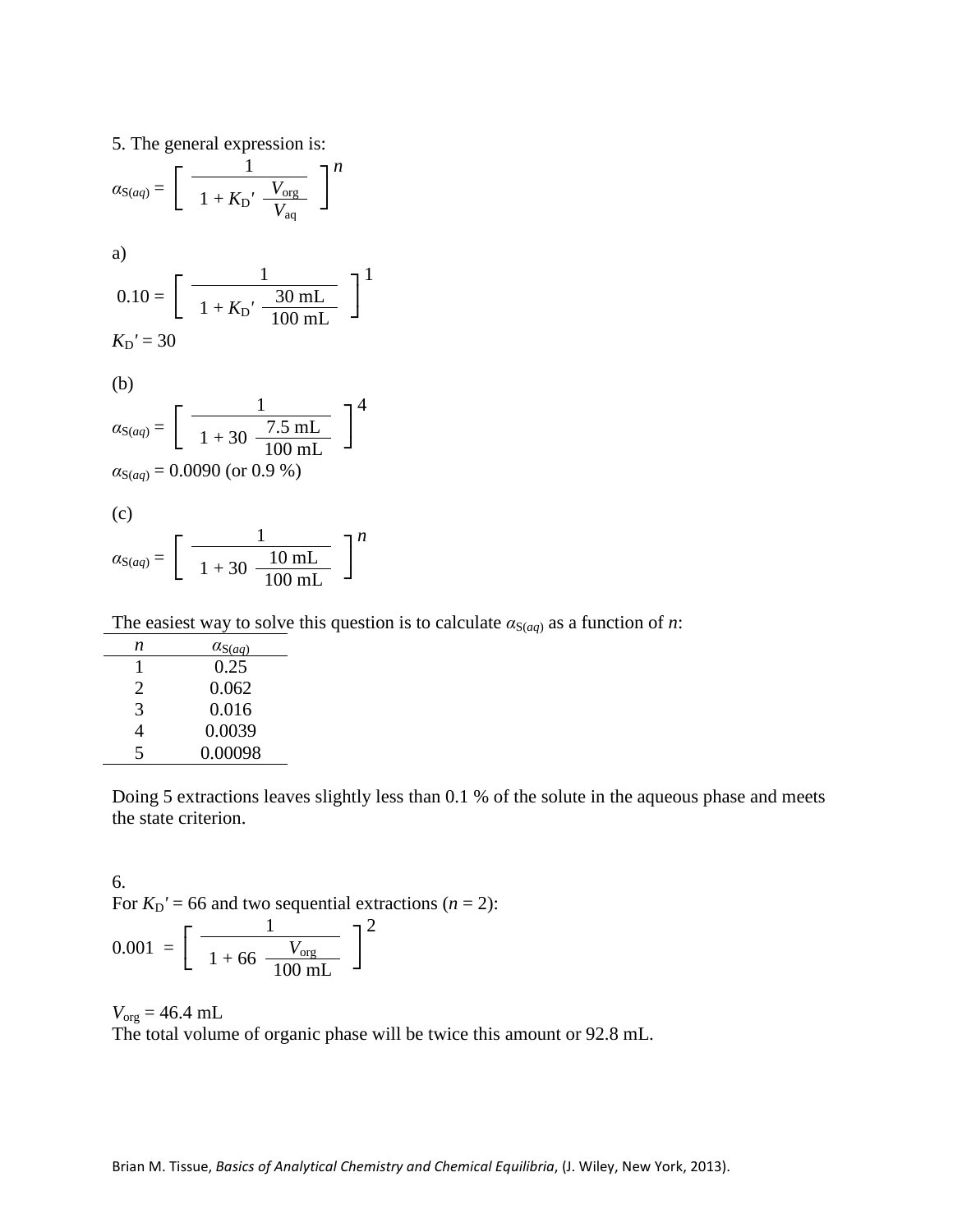# 7.

Adding acid to lower the pH below the  $pK_a$  of phenol will protonate the phenol so that it is a neutral molecule and will be soluble in organic solvents. To avoid extracting acetic acid, the pH should not be lowered to within two pH units of 4.76. Acidifying to a pH near 8 should work well.

## 8.

- A field blank to check for contamination during sample collection
- A lab blank to check for cross-contamination or instrument carryover.
- A field spike to check for analyte loss.
- Addition of an internal standard before sample preparation for calibration.

# 9.

A strong anion-exchange stationary phase consist of a quaternary ammonium species that cannot lose it's positive charge. Anions attracted to the stationary phase can be eluted by lowering the pH so that the anions are protonated and become neutral.

A weak anion-exchange stationary phase consist of an ammonium species that can lose it's positive charge at high pH. Anions attracted to the stationary phase can be eluted by raising the pH so that the stationary phase is neutralized.

The carbonate buffer system is a convient eluant for anion-exchange SPE. Adjusting the pH of the buffer can increase the mobile phase concentration of  $CO_3^2$ , which can displace monovalent anions from the stationary phase.

# 10.

a) A buffer solution at an acidic pH will keep the amino acids present as cations. Lowering the pH with time will elute the more strongly retained components faster.

b) normal-phase chromatography uses a nonpolar solvent, e.g., hexane or a mixture, e.g., hexaneisopropanol (99:1)

c) reverse-phase chromatography uses a polar solvent, e.g., water:acetonitrile mixture (mixtures are common because they allow fine tuning of the mobile phase to optimize separations) d) a buffer solution at a basic pH to prevent the anions from becoming protonated. Raising the pH with time will elute the more strongly retained components faster.

### 11.

(a) Normal-phase partition chromatography usually uses a non-polar mobile phase such as hexane. For these alcohol solutes, methanol will have low solubility in hexane and an alternate mobile phase is needed. A possible choice is acetonitrile. The solutes will elute in the order from least polar to most polar: butanol, propanol, ethanol, methanol.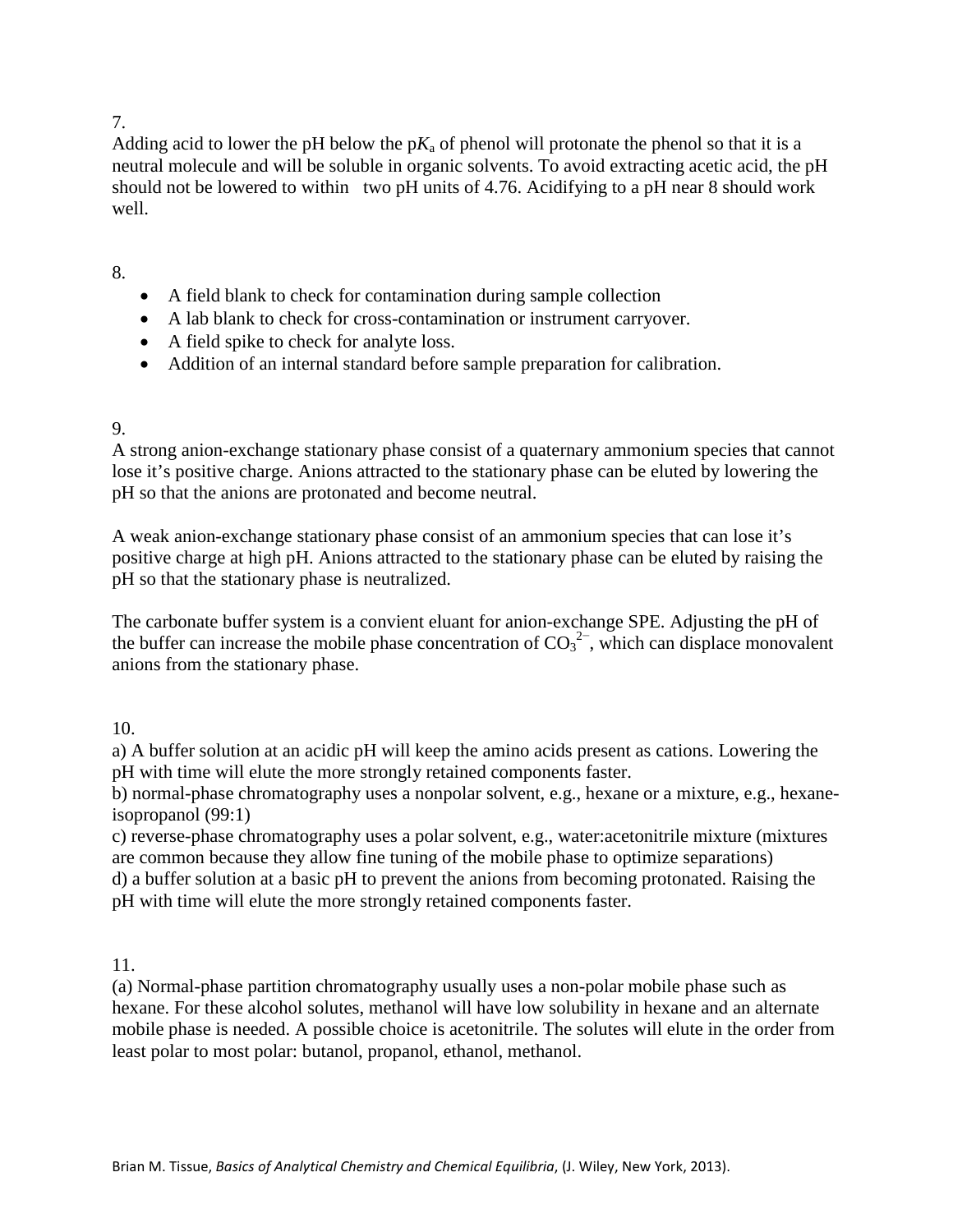(b) Short chain alcohols are soluble in water, so a suitable mobile phase will be a water:acetonitrile mixture. The elution orde will be from most polar to least polar: methanol, ethanol, propanol, butanol.

# 12.

Find the answer to this question by searching manufacturer literature.

# 13.

The solution concentration of each analyte can be predicted from:

(SRM concentration)×(SRM amount)/(volume) which gives μg/mL or ppm in the test solution. The results are:

|    | SRM (µg/g) | SRM amount (g) | volume (mL) | solution (ppm) |
|----|------------|----------------|-------------|----------------|
| Cd | 2.48       | 0.3            | 25          | 0.02976        |
| Cu | 71.6       | 0.3            | 25          | 0.8592         |
| Fe | 205.8      | 0.3            | 25          | 2.4696         |
| Pb | 0.038      | 0.3            | 25          | 0.000456       |
| Zn | 1424       | 0.3            | 25          | 17.088         |

Comparing these calculations to the method measurement ranges, we find:

Cd: measurable with no dilution

Cu: dilute by 5 or more

Fe: measurable with no dilution

Pb: detectable with no dilution (below LOQ, detectable but cannot be quantitated)

Zn: measurable with no dilution

14. A polar bear of course – smile, it's a joke.

# 15.

(a)

The online literature gives a psilocin  $pK_a$  near 8.5, so it is a cation at  $pH = 6$ .

# (b)

The measurement will be erroneously low if the sample is heated too high. The method must be validated by running through the procedure with certified reference materials or spiked samples of known psilocin content.

(c) The concentration of psilocin in the test solution is:  $\frac{\text{psilocin}}{4130} = \frac{500 \text{ µg}}{82110}$ psilocin =  $25.1 \mu$ g